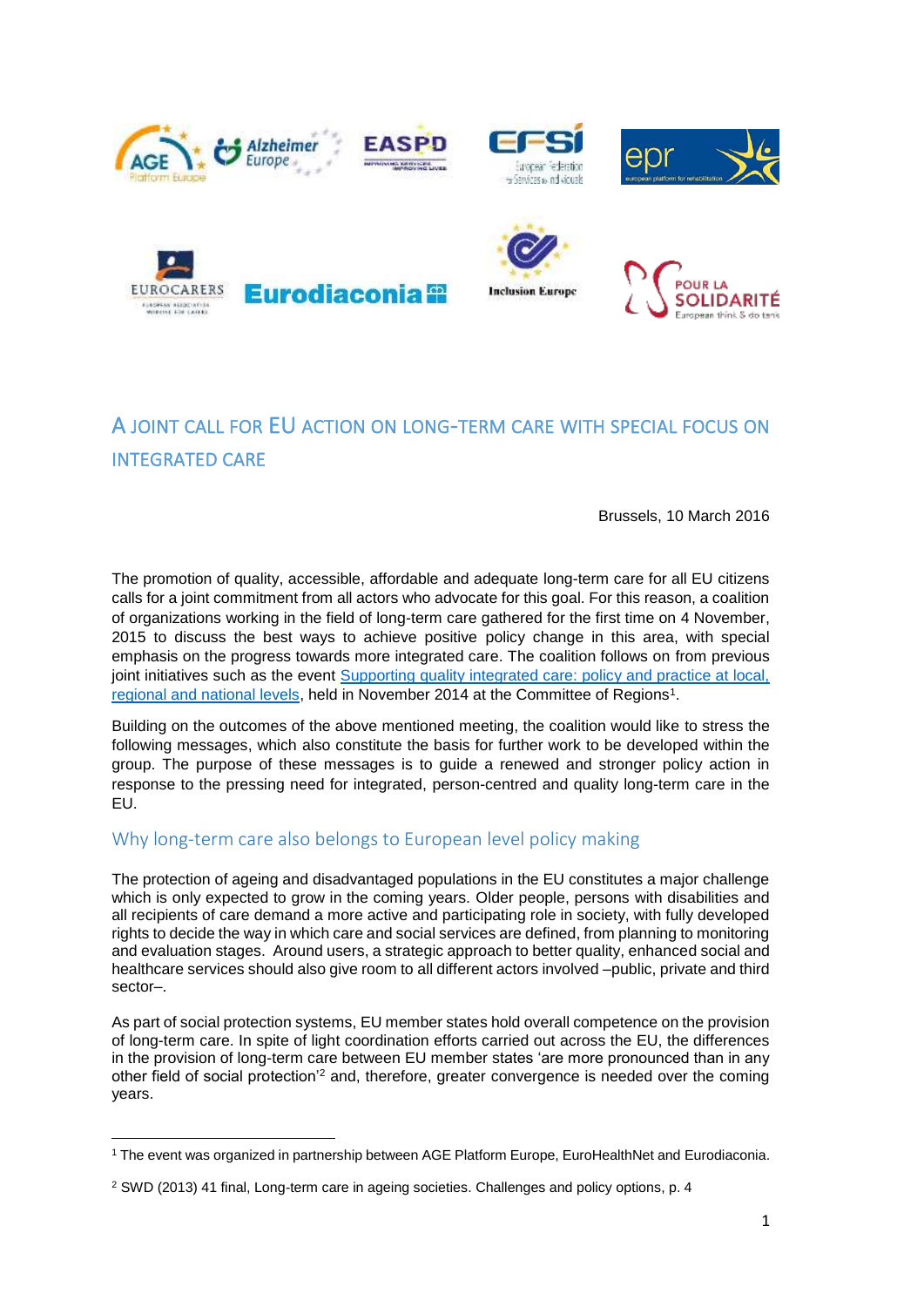In light of this, we would like to emphasise that a **strategic and coordinated approach to long-term care in EU Member States** is needed which, joining efforts and in coherent action, addresses the challenges associated to the rising demand for care provision, the declining supply of potential (professional and informal) carers and financial pressures while ensuring quality.

Such challenges are common to the EU member states as a whole. There have been relevant policy initiatives, such as those aiming to ensure the portability of social security benefits; recently, Commissioner Thyssen called for attention on the need to clarify and coordinate the rules that guarantee the right of EU citizens to access care benefits when they move abroad<sup>3</sup>. Though these initiatives may be positive, they are circumventing the fact that the appropriate framework of discussion is a much wider one: these initiatives are only a part of the more ambitious challenge to ensure adequate, accessible and affordable long-term care for all EU citizens.

In this regard, the proposal to develop social protection benchmarks across the EU represents a step in the right direction. This approach would also be in line with ILO's recommendations on the need to progress both towards wider entitlement and higher levels of social protection (rec. 2012 (n. 202) and rec. 1952 (n.102), respectively). As highlighted by ILO itself, ensuring universal coverage for long-term care needs to be part of any strategy to develop and implement social protection benchmarks<sup>4</sup>. For this reason,

 We would like to **call for the full consideration of care benefits into the political discussion on social protection benchmarks and the forthcoming European pillar of social rights** on the grounds of their key role in guaranteeing adequate levels of wellbeing among long-term care beneficiaries.

European funds, including European Structural and Investment Funds (ESIF), the European Fund for Strategic Investments (EFSI) and direct funds, should be instrumental to achieving the above mentioned goals;

 Therefore, **ESIF should be committed to supporting innovative, cost-efficient and evidence-based solutions for independent living at home or in the community**. It should also **support quality services** through activities such as trainings, monitoring, support to continuous improvement, etc.). It should also help to **scale up initiatives** at local and regional levels.

Requirements concerning the quality of long-term care services are differing to a large extent from one EU country to another. This creates concrete barriers for care recipients and their families in accessing long-term care services, as they encounter difficulties to find adequate services, or fear not to be treated in respect of their dignity. Especially for families split into different countries in the EU or persons living in isolation, policies should aim to guarantee and support quality and person-centred services, wherever citizens live and receive care in the EU. We welcome the initiative of the Social Protection Committee on a European Voluntary Quality Framework for Social services, released in 2009, but we regret that so far this initiative did not lead to pro-active initiatives with Member States.

- Therefore, the **European Voluntary Quality framework for social services should be used as a reference and as a starting point to promote and support quality care services** by the European Commission. References should also include human rights frameworks, and sector-specific quality frameworks such as the European Quality framework for long-term care services developed by the WeDO project<sup>5</sup>.
- Such overall quality frameworks should come to **support comprehensive policies for quality improvement processes** in all forms of care settings and services.

1

<sup>3</sup> [http://europa.eu/rapid/press-release\\_SPEECH-15-6074\\_en.htm](http://europa.eu/rapid/press-release_SPEECH-15-6074_en.htm)

<sup>4</sup> [http://www.ilo.org/global/about-the-ilo/newsroom/news/WCMS\\_406984/lang--en/index.htm](http://www.ilo.org/global/about-the-ilo/newsroom/news/WCMS_406984/lang--en/index.htm)

<sup>5</sup> For more information, consult [publications.age-platform.eu/opcare-toolkit/](http://publications.age-platform.eu/opcare-toolkit/) and [www.wedo-partnership.eu](http://www.wedo-partnership.eu/)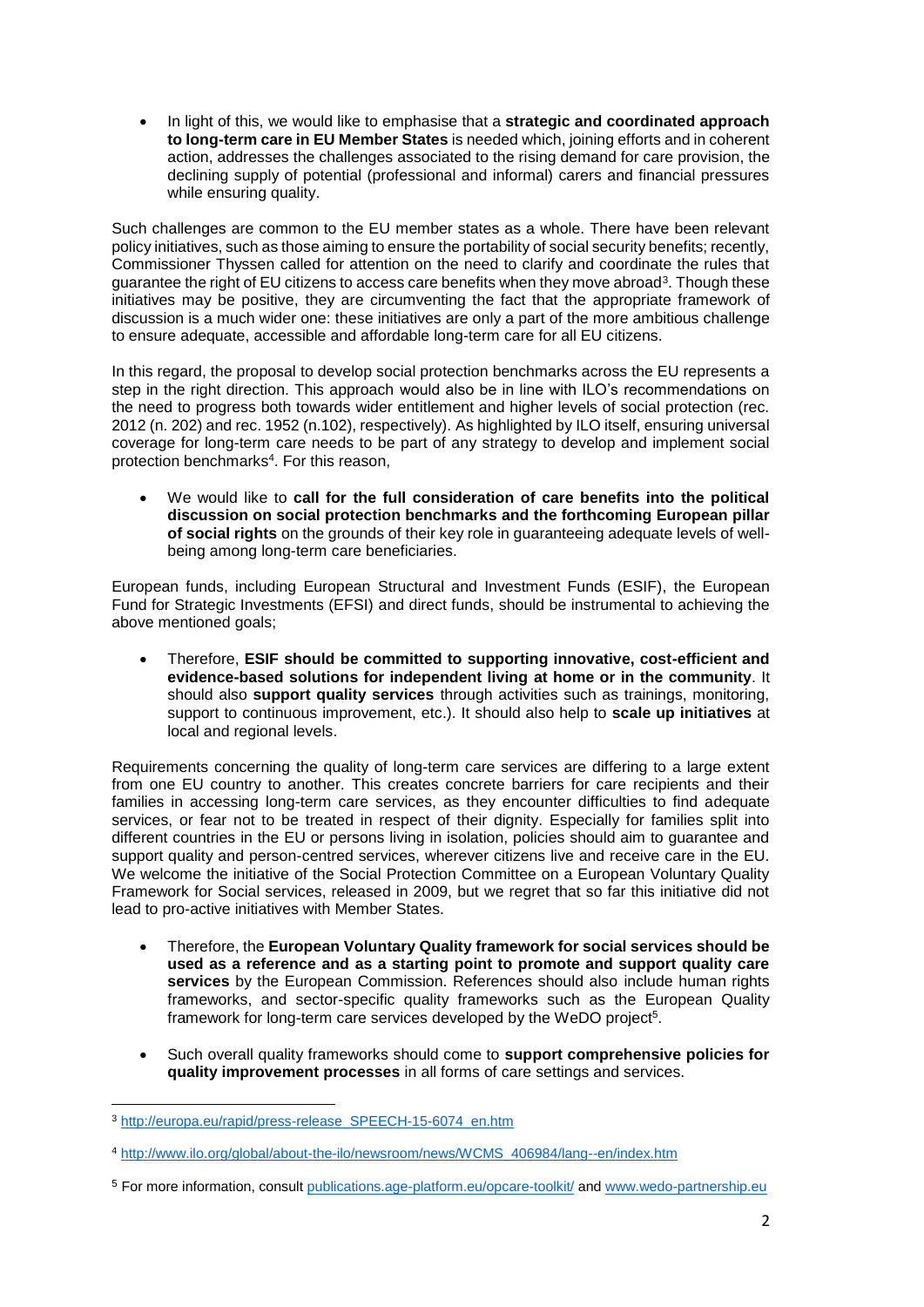The provision of long-term care is a labour-intensive activity, with between 1-2% of the total workforce employed in the sector<sup>6</sup>. In spite of the high number of jobs in the sector, the progress of ageing and the overall demand for care is likely to put a strain on already existing staff shortages. In this vein, we share the message contained in recent reports by the European Commission and the Social Protection Committee<sup>7</sup> that strategic EU-wide initiatives are required in order to support that sector and promote the number of jobs needed to adequately match the dependency ratio. This can only be done by improving the attractiveness of the sector. Therefore,

 We call for the **creation and promotion of new job profiles and qualifications for the long-term care** sector which release its full employment potential. In particular, measures should favour the **mobility of professional carers** between care sectors, focusing on the needs of people. This includes the **development of skills related to ICT and assistive technologies, person-centred case and care management, everydaylife assistance, care techniques that support dignity**, etc.

In line with the transition to more integrated care, specific steps are required towards the promotion of more interdisciplinary professionals ready to take a more holistic approach towards person-centred and person-directed services.

While the number of professionals employed in the sector is important to cover the needs, the service quality and adequate training of practitioners are equally essential to make social interventions effective and respond to users' demands. For this reason, improved working conditions that render jobs in the sector more attractive are needed in order to reduce employee turnover, increase pay levels and establish clearer career paths with lifelong learning opportunities. This is especially necessary in a context where the number of new recruits is not sufficient to replace an ageing workforce. Therefore,

 We ask EU institutions and EU Member States to **promote a right set of skills and training opportunities in order to cope with the dynamic and increasingly complex nature of care conditions, users' demands, requirements on quality, and innovative technologies incorporated into the sector.** Where necessary, the development of social dialogue structures in the health and social sectors can also positively contribute to improving working conditions, career paths and professional development of staff.

The free movement of workers has also had a significant impact on long-term care in Europe with many care professional carers moving abroad, generally from central and eastern European countries to west and northern European countries. While this has partly relieved staff shortages in west and northern European countries, it may also have a long-term damaging effect on the development of quality care structures and support in central and Eastern Europe due to a braindrain.

Another aspect is the continuing increase of undeclared work, in particular in personal and household services. This is mostly due to the lower price of undeclared labour compared to the price of declared services and, therefore, requires adequate measures and sufficient investments in order to ensure that formal services are affordable for long-term care users. The future European Platform to tackle undeclared work needs to constitute an effective framework to address this phenomenon.

 In light of these issues, EU member states must take a coordinated approach which **ensures that there are sufficient quality care services for everyone who needs them and support services for care workers throughout Europe**.

**.** 

<sup>6</sup> F. Colombo et al. (2011): *Help wanted? Providing and paying for long-term care*, OECD Publishing.

<sup>7</sup> Social Protection Committee and European Commission (2014): *Adequate social protection for long-term care needs in an ageing societ*y; and Social Protection Committee (2015): *Review of recent social policy reforms. 2015 Report of the SPC*.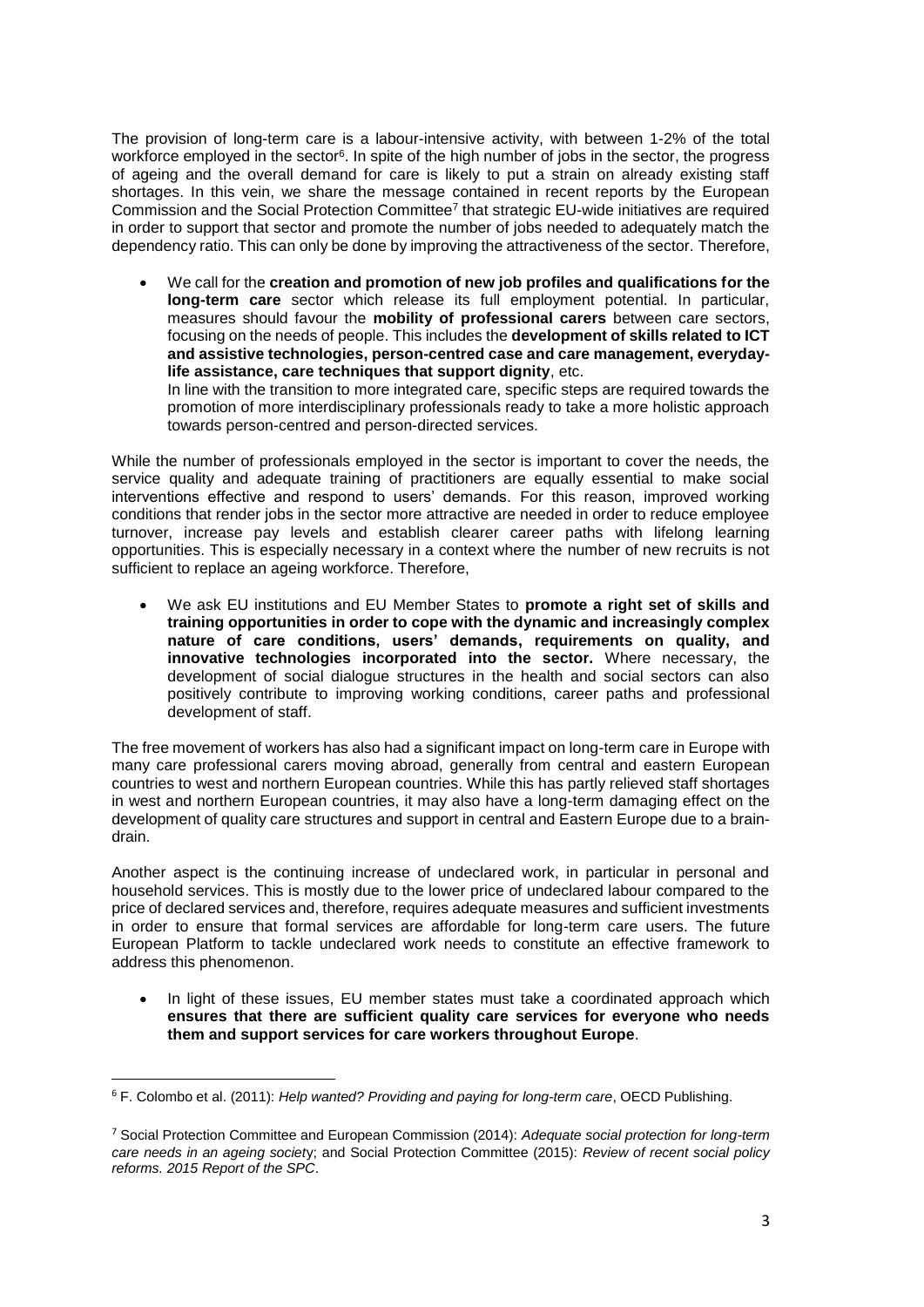Accounting for the substantial contribution of informal carers to health and social service systems<sup>8</sup> informal carers is crucial and, therefore, policies which promote their partnership and empowerment should be developed. Access to information, training opportunities, financial and in-kind support should all form part of the measures to be envisaged in order to improve the quality of life of informal carers, with clear co-benefits for the people in need of care and society as a whole. A combination of targeted and universal approaches should also be used to allow informal carers to reconcile employment and care duties and to help them mitigate the substantial economic sacrifice they make when forced to cut their working time or leave paid employment altogether. In that regard, the proposal for new provisions on carers' leave for elderly or ill dependants should lie at the centre of the European Commission's revamped initiative to address the challenges of work-life balance<sup>9</sup>.

 We therefore call for a **far-reaching debate on the measures needed to support informal carers which should be conducive to EU-level recommendations for adequate, sustainable and innovative policies that guarantee better reconciliation of work and private life/care, as well as decreased burnout and elder abuse risks – through enhanced day care, respite care services, counselling and psychological support services, etc.– and the provision of training opportunities.** The design of such measures should in all cases avoid the reproduction or creation of new gender and income inequalities which may be associated to leave provisions.

## Understanding integrated care and its political importance

**.** 

Long-term care encompasses a wide range of care, services and supporting activities aimed to meet individuals' personal needs. People who have multiple care needs usually receive health and social care services from different providers and in different care settings. Health and social care providers have experienced that this often happens without appropriate co-ordination or a holistic approach, leading to various issues for the service user, the (in)formal carer and the family such as gaps in service provision or inadequate support, limited access and information, as well as increased costs to care systems in the form of unnecessary hospital admissions or aggravated health problems.

Integrating care, services and supporting activities means that the design and delivery of care is made in a more effective manner, so that users receive a continuum of preventive, rehabilitative, curative, and support interventions which are suited to their needs over time and seamlessly available across different levels and areas of health and social systems.

Integration is also more efficient, because it fully releases the potential for synergies across services, better allocates resources and avoids overlaps and the negative effects and costs of service disruptions on health status. Establishing and coordinating the full range of services in the continuum of care will also increase the flexibility and responsiveness of resources to meet the changing needs of older persons and people with disabilities and provide more adequate answers.

The European Commission has often underlined the importance of integrated approaches to the provision of social services<sup>10</sup>. Integration of services improves coherence, people-centeredness, empowerment and participation towards care and services. In our view, it is essential that policy responses geared towards integration deliver from a person-centred services approach that

<sup>&</sup>lt;sup>8</sup> Research has pointed out that approximately 80% of care across the EU is provided by informal carers. Even in countries with a well-developed supply of formal long term care, the number of informal carers is estimated to be at least twice as large as the formal care workforce. Estimates also suggest that the economic value of unpaid informal care –as a percentage of the overall cost of formal long-term care provision– in EU Member States ranges from 50 % to 90 %.

<sup>&</sup>lt;sup>9</sup> The Roadmap of the 'New start to address the challenges of work-life balance faced by working families'. issued in August 2015, can be found [here.](http://ec.europa.eu/smart-regulation/roadmaps/docs/2015_just_012_new_initiative_replacing_maternity_leave_directive_en.pdf)

<sup>&</sup>lt;sup>10</sup> Most recently, in the framework of long-term unemployment. European Commission's proposal for a Council Recommendation on the integration of the long-term unemployed into the labour market, COM (2015) 462 final.